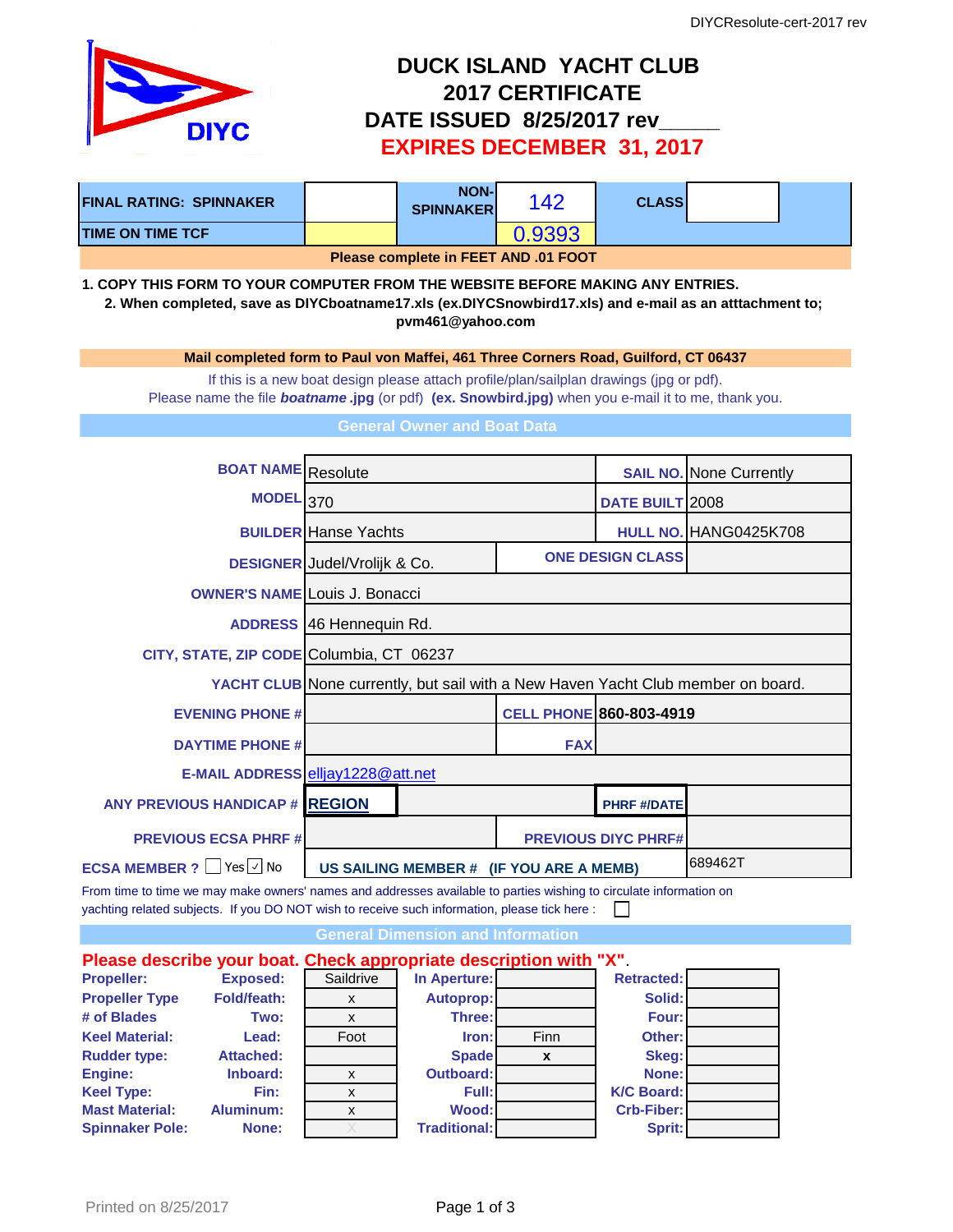| In which fleet do you want to be scored;                                                                                                                                                                                                                                                                                                                                                     | <b>SPINNAKER</b>                                                                                                                                                  | <b>NON-SPINNAKER</b><br>$ \vee $                                                       |  |  |
|----------------------------------------------------------------------------------------------------------------------------------------------------------------------------------------------------------------------------------------------------------------------------------------------------------------------------------------------------------------------------------------------|-------------------------------------------------------------------------------------------------------------------------------------------------------------------|----------------------------------------------------------------------------------------|--|--|
| Do you want a Spinnaker Handicap                                                                                                                                                                                                                                                                                                                                                             | <b>YES</b>                                                                                                                                                        | <b>NO</b><br>$ \hspace{.06cm}\sqrt{ } \hspace{.06cm}$                                  |  |  |
| <b>MUST HAVE A SPINNAKER FOR YES ANSWER</b>                                                                                                                                                                                                                                                                                                                                                  |                                                                                                                                                                   |                                                                                        |  |  |
| Unless standard for a class, unpenalized mainsail girth shall be limited as follows:<br>Headboard shall not exceed the greater of 0.04E or 0.5 feet                                                                                                                                                                                                                                          | MGT (7/8 leech) shall not exceed .22E<br>MGU (3/4 leech) shall not exceed .38E<br>MGM (1/2 leech) shall not exceed .65E<br>MGL (1/4 leech) shall not exceed .90 E |                                                                                        |  |  |
| Mainsails exceeding these dimensions must be declared, and will be penalized on an individual basis.                                                                                                                                                                                                                                                                                         |                                                                                                                                                                   |                                                                                        |  |  |
| Do your mainsail Girth dimensions exceed limits stated above and or exceed your class mainsail                                                                                                                                                                                                                                                                                               |                                                                                                                                                                   |                                                                                        |  |  |
| $\vee$ No<br>Girths?<br><b>Yes</b>                                                                                                                                                                                                                                                                                                                                                           | If yes, Please provide mainsail dimension below.                                                                                                                  |                                                                                        |  |  |
|                                                                                                                                                                                                                                                                                                                                                                                              |                                                                                                                                                                   |                                                                                        |  |  |
| MGT:<br>MGU: , MGM: , MGL:                                                                                                                                                                                                                                                                                                                                                                   |                                                                                                                                                                   |                                                                                        |  |  |
|                                                                                                                                                                                                                                                                                                                                                                                              | <b>RIG AND SAIL DIMENSIONS</b>                                                                                                                                    |                                                                                        |  |  |
|                                                                                                                                                                                                                                                                                                                                                                                              |                                                                                                                                                                   |                                                                                        |  |  |
| <b>Overall hull length</b>                                                                                                                                                                                                                                                                                                                                                                   | LOA 37.24'                                                                                                                                                        | <b>DRAFT 6.40'</b>                                                                     |  |  |
| <b>Foretriangle base</b>                                                                                                                                                                                                                                                                                                                                                                     | 149.21'                                                                                                                                                           | <b>BALLAST 5026 lbs.</b>                                                               |  |  |
| <b>Boat J dimension</b><br><b>Boat P dimension main hoist</b>                                                                                                                                                                                                                                                                                                                                | $J$ 13.62'<br><b>WPL</b><br>P 47.24<br><b>TPS</b>                                                                                                                 | <b>DNA</b>                                                                             |  |  |
| <b>Banded main foot length E</b>                                                                                                                                                                                                                                                                                                                                                             | E 16.90<br><b>PY</b>                                                                                                                                              | <b>DNA</b><br><b>DNA</b>                                                               |  |  |
| <b>Displacement in pounds</b>                                                                                                                                                                                                                                                                                                                                                                | <b>Disp. 15873 lbs</b><br>EY                                                                                                                                      | <b>DNA</b>                                                                             |  |  |
| <b>Length waterline</b>                                                                                                                                                                                                                                                                                                                                                                      | LWL 33.63'<br><b>SPL</b>                                                                                                                                          | <b>DNA</b>                                                                             |  |  |
| <b>Maximum beam</b>                                                                                                                                                                                                                                                                                                                                                                          | <b>Beam 12.30'</b><br><b>ISP</b>                                                                                                                                  | DNA                                                                                    |  |  |
| LARGEST HEADSAIL USED (LP TO MUSIC LIGHT LOISHESS than 100% foretriangle, self tacking on a roller furler                                                                                                                                                                                                                                                                                    |                                                                                                                                                                   |                                                                                        |  |  |
| <b>LARGEST SYMMETRIC SPINNAKER</b>                                                                                                                                                                                                                                                                                                                                                           | <b>GIRTH:</b>                                                                                                                                                     | SL:                                                                                    |  |  |
| <b>LARGEST ASYMMETRIC SPINNAKER</b>                                                                                                                                                                                                                                                                                                                                                          | AMG:<br>SLE:                                                                                                                                                      | <b>SLU:</b><br>ASF:                                                                    |  |  |
| DO YOU HAVE A CODE-ZERO SPINNAKER                                                                                                                                                                                                                                                                                                                                                            | Yes<br>$\sqrt{ }$ No                                                                                                                                              |                                                                                        |  |  |
| IS YOUR ONLY SPINNAKER AN ASYMMETRICAL,<br>FLOWN ONLY FROM THE JIB TACK (NEVER A POLE)<br><b>FLOWN ONLY FROM STANDARD SPINNAKER POLE</b><br>FLOWN ONLY FROM SPRIT, (ANSWER QUESTIONS<br><b>BELOW)</b><br><b>Square Meters</b><br><b>Measurements are in;</b><br>If sprit-flown, sail area of largest, standard asym specified by mfg =<br>Sail area of my largest asym (consult sailmaker) = | N/A<br>N/A<br>N/A<br><b>Square Feet</b>                                                                                                                           | Yes<br>$\vee$ No<br>Yes<br>$\checkmark$<br><b>No</b><br>$\exists$ Yes<br>$\sqrt{ }$ No |  |  |
| NOTE; ROLLER FURLING DEFINITIONS ARE IN ECSA 2017 PHRF REGULATIONS.                                                                                                                                                                                                                                                                                                                          |                                                                                                                                                                   |                                                                                        |  |  |
| When sailing in non-Spinnaker class will you ALWAYS use a headsail roller-furler?<br>When sailing in Spinnaker class will you ALWAYS use a headsail roller furler?                                                                                                                                                                                                                           |                                                                                                                                                                   | $\vee$ Yes<br><b>No</b><br>$\blacksquare$ No<br>$\blacksquare$ Yes                     |  |  |
| Have you added to or replaced any "RATED" sails in your inventory since your last rating                                                                                                                                                                                                                                                                                                     |                                                                                                                                                                   |                                                                                        |  |  |
| <b>CERTIFICATE?</b><br>$\sqrt{1}$<br>Yes                                                                                                                                                                                                                                                                                                                                                     |                                                                                                                                                                   |                                                                                        |  |  |